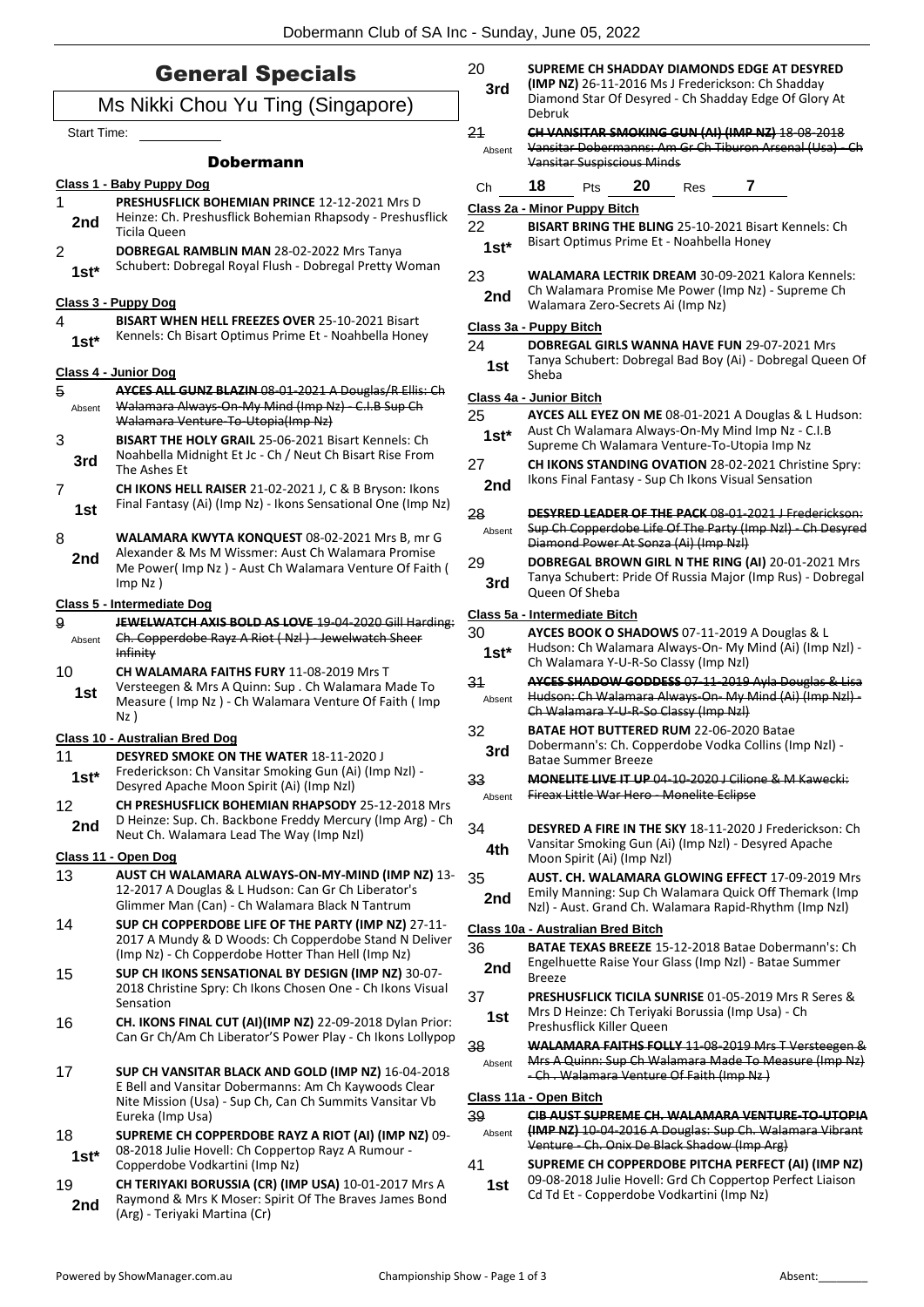| 42           |                                                                                                                                                                               |     |    |                                   | SUPREME CHAMPION WALAMARA ZERO-SECRETS (IMP                                                                        |  |  |  |
|--------------|-------------------------------------------------------------------------------------------------------------------------------------------------------------------------------|-----|----|-----------------------------------|--------------------------------------------------------------------------------------------------------------------|--|--|--|
| 3rd          | NZ) 23-07-2017 Kalora Kennels: Can Gr Ch Liberator's<br>Glimmer Man (Can) - Aust Sup Ch & Neuter Ch Walamara<br><b>Lead Designer</b>                                          |     |    |                                   |                                                                                                                    |  |  |  |
| 43           | AUST. GRAND.CH.WALAMARA RAPID-RHYTHM (AI) (IMP<br>NZ) 16-03-2015 Mrs Emily Manning: Can.Ch.Liberator's<br>Apache Warbonnet - Ch. Walamara Flying First Class                  |     |    |                                   |                                                                                                                    |  |  |  |
| 44<br>2nd    | KSERASERA A KIND OF MAGIC 09-11-2018 MRS K MOSER:<br>Sup Ch Backbone Freddy Mercury (Imp Arg) - Ch<br>Engelhuette Do What U Do (Imp Nz)                                       |     |    |                                   |                                                                                                                    |  |  |  |
| 45<br>Absent | CH WALAMARA ALWAYS ENCHANTING AI (IMP NZ) 14-12-<br>2017 Mrs T Versteegen & Mrs A Quinn: Can Gr Ch<br>Liberator'S Glimmer Man Aust Ch Walamara Black N<br><b>Tantrum</b>      |     |    |                                   |                                                                                                                    |  |  |  |
| 46           |                                                                                                                                                                               |     |    |                                   | CH WALAMARA ALWAYS- IN MY HEART AI IMP NZ 13-12-<br>2017 Samantha Jackson: Can Gch Liberator's Glimmer Man         |  |  |  |
| 47<br>Absent | - Ch Walamara Black N Tantrum<br>CH VANSITAR ANNIE OAKLEY (AI) (IMP NZ) 27-08-2018<br>Vansitar Dobermanns: Am Gr Ch Tiburon Arsenal (Usa) Ch<br>Vansitar Fairytale O New York |     |    |                                   |                                                                                                                    |  |  |  |
|              |                                                                                                                                                                               |     |    |                                   |                                                                                                                    |  |  |  |
| Ch           | 41                                                                                                                                                                            | Pts | 22 | Res                               | 30                                                                                                                 |  |  |  |
| <b>BOB</b>   | 18 Dog Pts                                                                                                                                                                    |     | 25 |                                   | R/Up 41 Bitch                                                                                                      |  |  |  |
|              | Class 18 - Neuter Dog                                                                                                                                                         |     |    |                                   |                                                                                                                    |  |  |  |
| 48           |                                                                                                                                                                               |     |    |                                   | AUS CH / NEUT CH COPPERDOBE VODKA COLLINS (IMP                                                                     |  |  |  |
| Absent       | Stand N Stare (Imp Nzl)                                                                                                                                                       |     |    |                                   | NZL) 15-09-2016 H Praniess & J Hovell: Am. Ch. Can. Ch<br>Starlaine Westside Story (Imp Usa) Nz. Ch. Ch Copperdobe |  |  |  |
| Neuter       |                                                                                                                                                                               | Pts |    |                                   |                                                                                                                    |  |  |  |
|              | Class 18a - Neuter Bitch                                                                                                                                                      |     |    |                                   |                                                                                                                    |  |  |  |
| 50           |                                                                                                                                                                               |     |    |                                   | CH / NEUT CH BISART RISE FROM THE ASHES ET 14-12-                                                                  |  |  |  |
| 2nd          | My Dear Et                                                                                                                                                                    |     |    |                                   | 2015 Bisart Kennels: Yiyanda River Boy - Ch Bisart Frankly                                                         |  |  |  |
| 52           |                                                                                                                                                                               |     |    |                                   | CH COPPERDOBE WICK'D LIL WITCH (IMP NZ) 01-04-2017                                                                 |  |  |  |
| $1st*$       |                                                                                                                                                                               |     |    | Copperdobe Stand N Stare (Imp Nz) | Julie Hovell: Nz Ch Patonshill Last Edition - Aust & Nz Ch                                                         |  |  |  |
| Neuter       | 52                                                                                                                                                                            | Pts | 7  | Res                               | 50                                                                                                                 |  |  |  |

## Group 0 - Specials

**Best**

**R/Up**

Neuter **Best R/Up** Finish Absent **0**